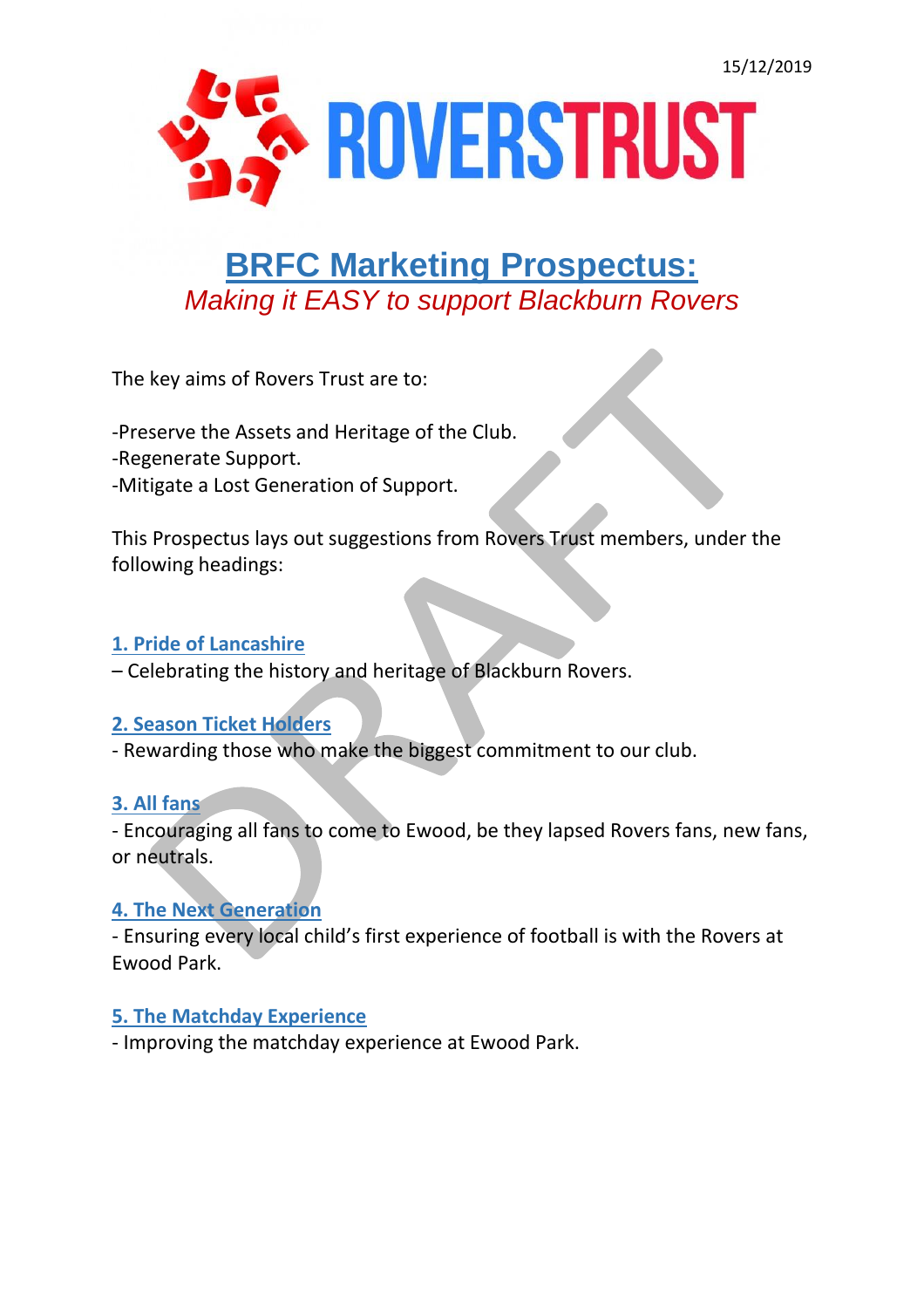# **Pride of Lancashire:**

Plans are in place for East Lancashire/Blackburn to bid for 'Capital of Culture' status in 2025, and at the heart of this will be its famous football team; celebrating the 150<sup>th</sup> birthday of Blackburn Rovers. The Rovers Trust will assist through their Memorandum of Understanding with the Club.

-Lancashire citizens need to be exposed to the Heritage of the Rovers. This can be achieved by the club developing a more active partnership with Blackburn with Darwen Borough Council.

-2020 plans to celebrate 25 years since our Premier League win. There are also ongoing discussions to build a physical Hall of Fame / Museum / Time Tunnel around Ewood Park, to be opened by the greatest living Rover; Bryan Douglas.

-Ewood Park should more prominently depict key aspects of Rovers history. A statue of Bob Crompton will be crowd-funded in the grounds; the first 'greatest footballer in the world' and died-in-the-wool Rover as a fan, player, and manager.

-The Ewood area should be regenerated as an entertainment hub, with more promotion of events at the Empire Theatre, more events in the stadium such as the successful Elton John concert of 2017, other sporting events, and the inclusion of a café/restaurant area attached to the ground.

-Blackburn Rovers should sponsor more local events, particularly sporting events and music events, such as 'Darwen Live'.

-A 'history trail' should be installed from the Museum in Blackburn town centre, to Ewood Park, with close ties between the town and its football team.

-Long term, plans should be made through Blackburn with Darwen Borough Council to twin Blackburn with the Spanish city of Bilbao, owing to the shared history of the towns thanks to Blackburn Rovers. An annual summer friendly will be arranged between Rovers and Atletico, alternating grounds to preserve and celebrate this link.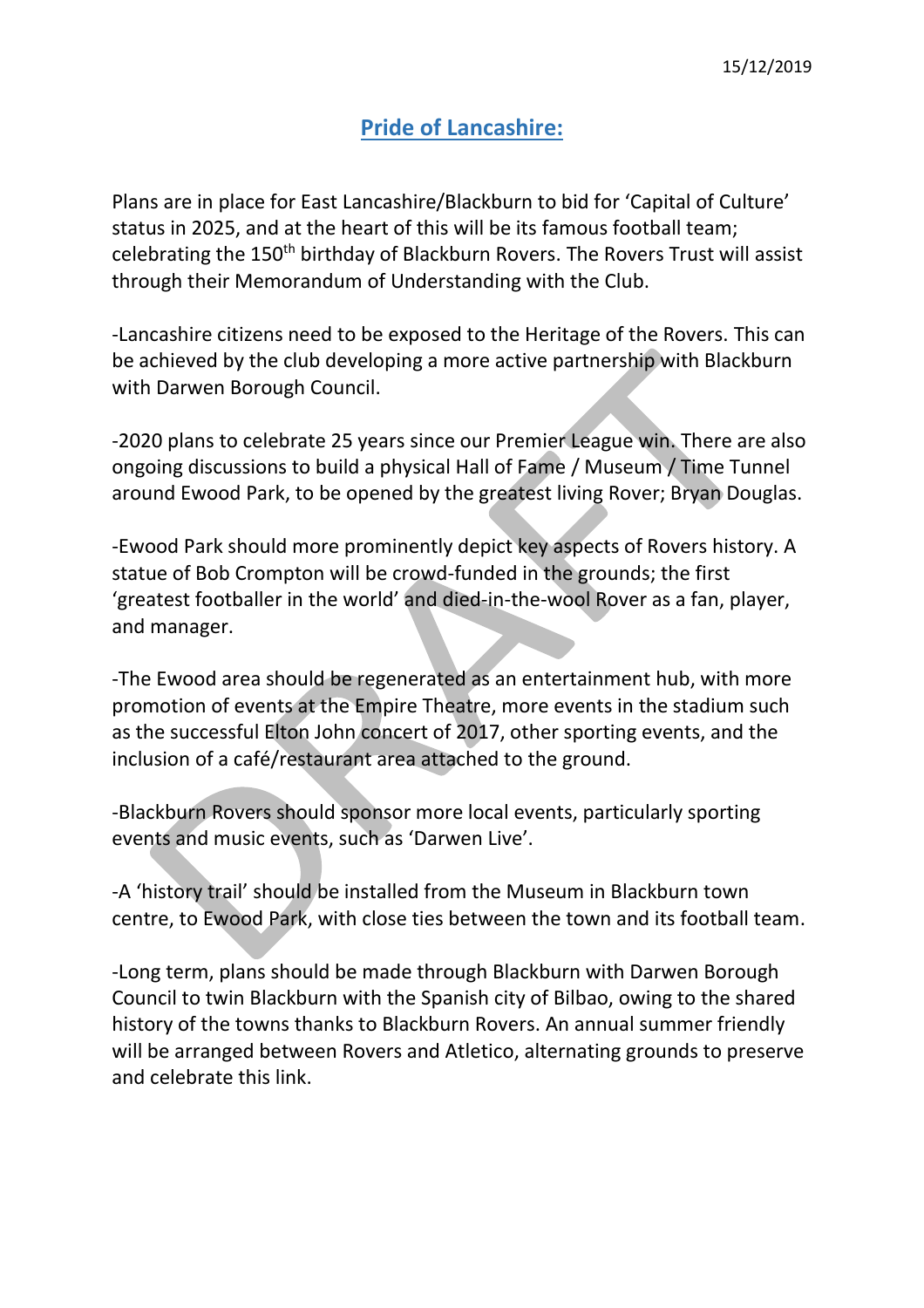## **Season Ticket Holders:**

Season Ticket Holders have a long-term commitment. The club needs to acknowledge this commitment by making continued support an EASY thing to do. Rovers Trust members suggest:

-Promotion of Season Tickets much earlier in the season (March, rather than in May). This allows Rovers fans to plan their budgets ahead of the costly Summer holidays.

-Add the option of a Rolling Season Ticket. This would mean a supporter could simply pay for the next Season Ticket automatically on a given date each Season, or via a continuous Direct Debit.

-Allow Season Ticket Holders to bring a friend to a match at a reduced price. For example, 'Bring a friend for £10'.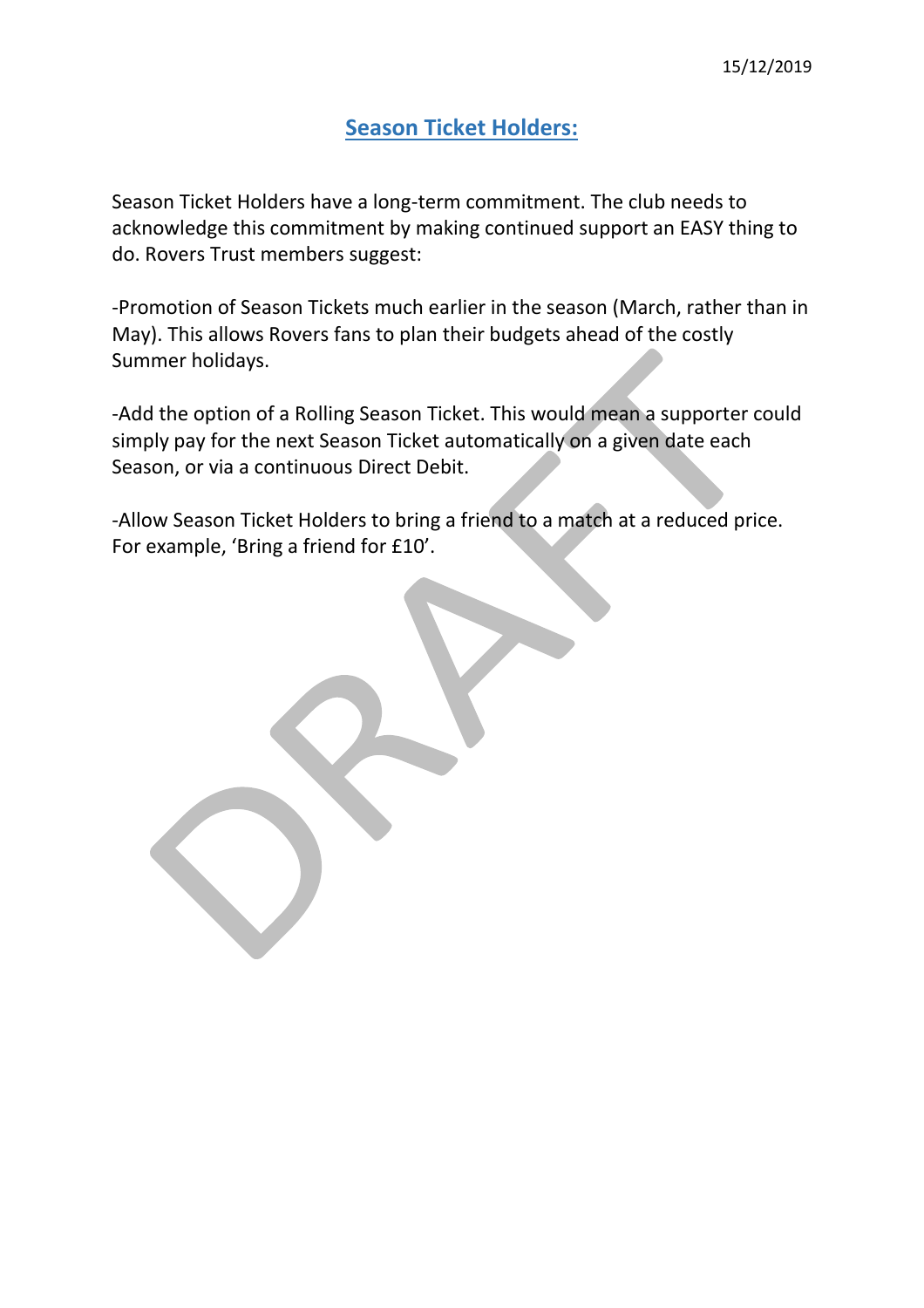#### **All fans:**

There are more Rovers supporters NOT going to Ewood than going. A halfempty stadium suits nobody; not the club, not the team, not the fans. We need to encourage more Rovers supporters into the ground, paving the way to a Season Ticket commitment. Rovers Trust members suggest:

-More graded Season Ticket pricing to include those fans who are Students at College and University regardless of age. This would be in addition to the standard age-related format.

-At least three £10-ticket games per season, to be planned 3-months in ahead Season Ticket Holders warned in advance.

-Promote a loyalty scheme for 'walk-on' supporters, which uses the additional walk-on charge to guarantee a reward. For example, '50% off the price of every 5th game attended' (excluding Category A).

-Give a voucher for a reduced-price game for one-off walk-on fans. For example, '10% off the price of the next game' (excluding Category A).

-Promote a '10-game ticket', which a fan can use to enter 10 games of their choosing (excluding Category A). Sometimes the commitment to a Season ticket, or the restriction of a Half-Season ticket, can be too much. Offering a reduced commitment at a good price gives more fans another option to commit to Rovers and may lead gradually to a full Season ticket commitment.

-The club should ensure there is an area for our disabled fans both inside the stands and outside on the terraces.

-Rovers should open a 'Neutral Section', similar to Fulham, for mid-week matches. Perhaps the Darwen End Lower Tier, near the Jack Walker Stand. With this in mind, the Rovers Trust would liaise with Bury Football Club Supporters Trust.

-'Freshers Week' incentives for UCLan, Blackburn College, and Lancaster University  $1<sup>st</sup>$  year students.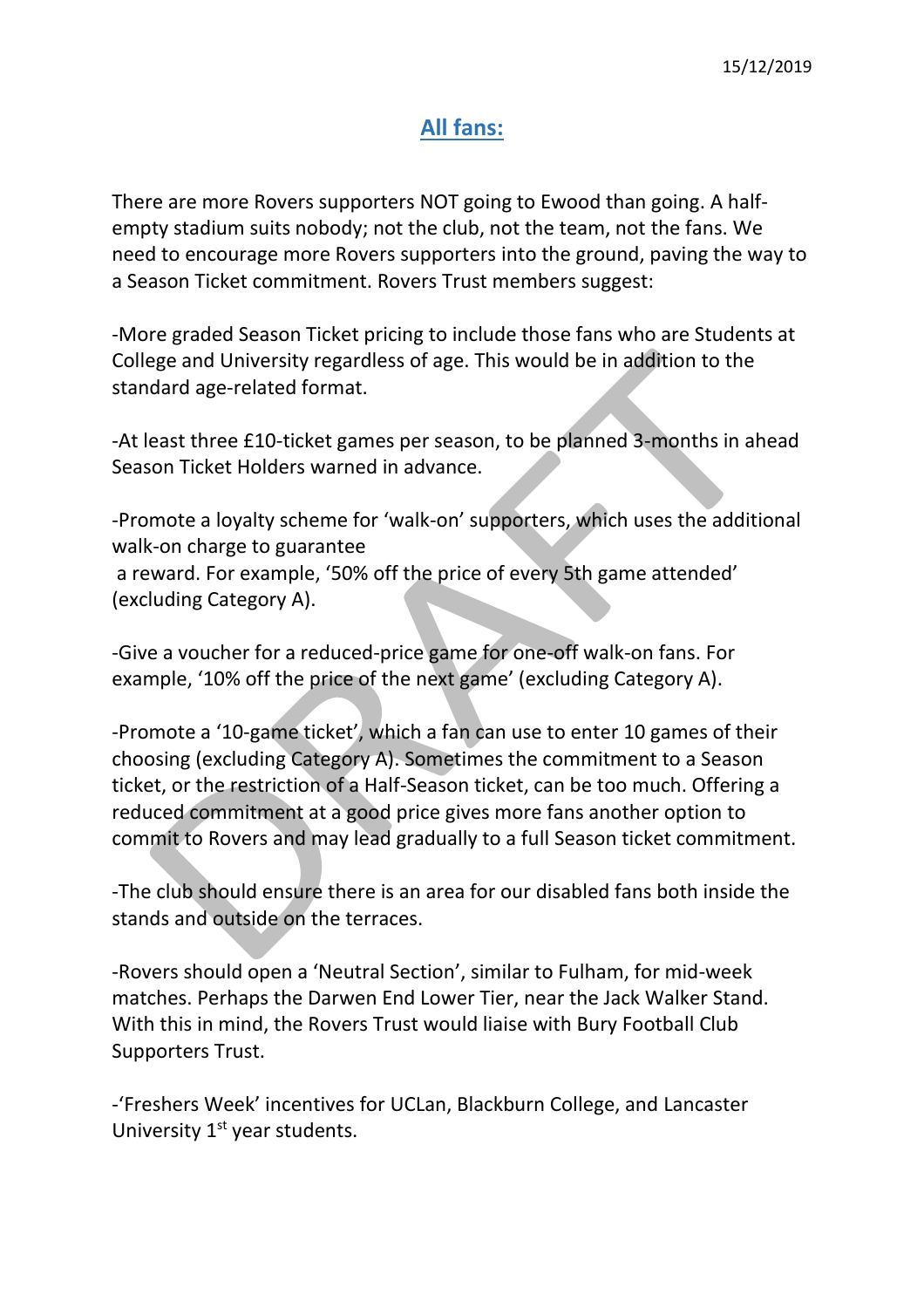## **The Next Generation:**

Every child should have their first experience of football with the Rovers at Ewood Park. Rovers Trust members suggest:

-Include a Rovers Shirt in the price of a Junior Season/half-Season Ticket. A Summer Holiday or Christmas present alongside their ticket, that gives them that vital status symbol on matchdays.

-Promote the permanent 'Next Generation Stand' in the Upper Tier of the Blackburn End with £5 entry to a child under 11, with one parent going free.

-Rovers players and staff should each 'adopt a school', ensuring the school is provided with tickets to games, as well as access to P.E. coaching sessions and healthy eating lessons with players.

-Rovers should provide every Primary School in Lancashire with a digital version of the Matchday Programme, available to be printed as reading material in the classroom.

-Rovers could devise/sponsor a set of lesson plans relating to the P.E. (Ball Games), Geography (links to Bilbao, exploration of another culture), and Science (Healthy Eating) curriculums.

-Liaise with the DW Dome at Shadsworth to encourage new supporters.